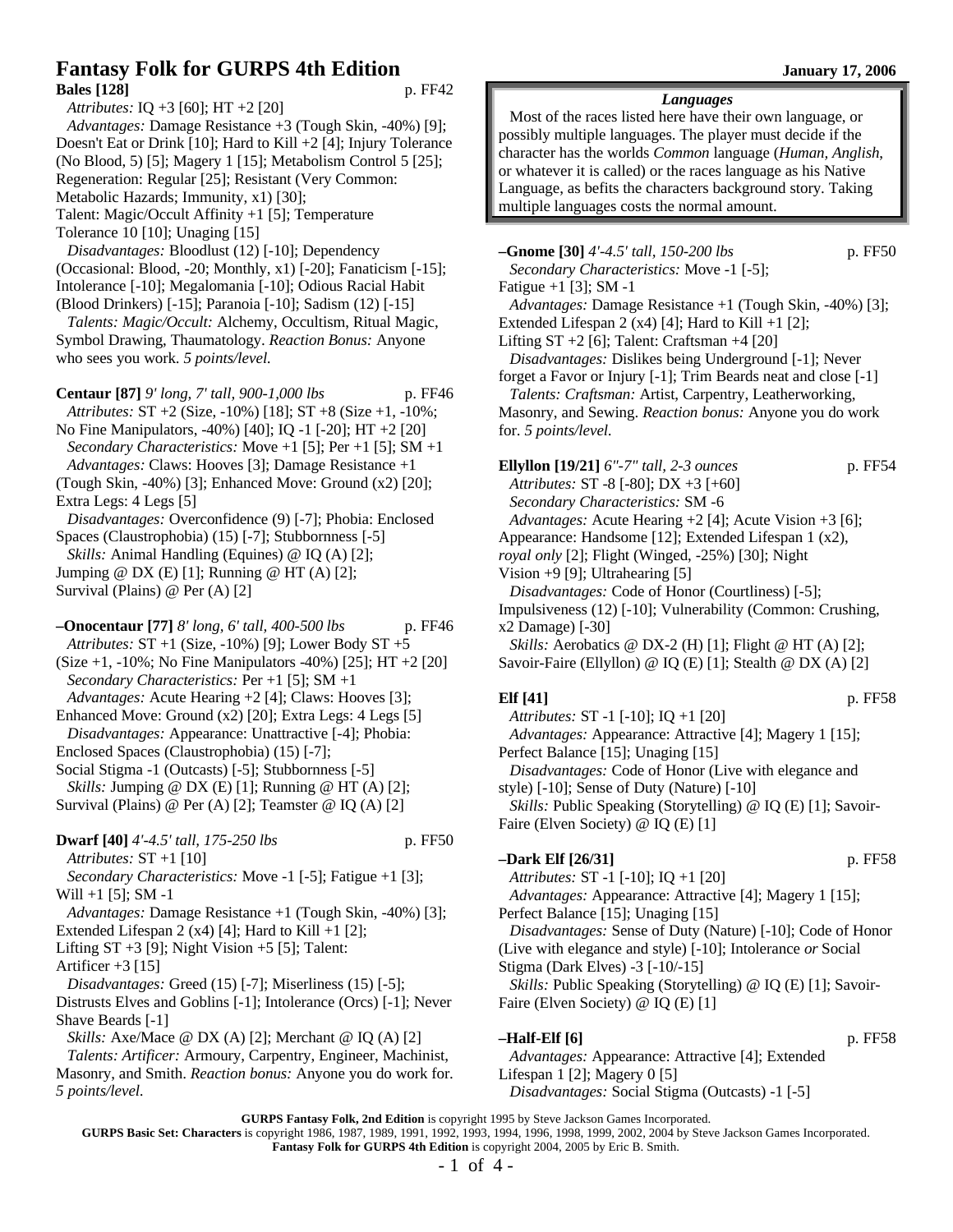| Fantasy Folk for GURPS 4th Edition                                                                                                                                                               | <b>January 17, 2006</b>                                                                                                                                                              |                                                          |  |
|--------------------------------------------------------------------------------------------------------------------------------------------------------------------------------------------------|--------------------------------------------------------------------------------------------------------------------------------------------------------------------------------------|----------------------------------------------------------|--|
| Exalted Horse [50/75] 9' long, 1,200-1,400 lbs<br>p. FF62<br>Attributes: $ST + 12$ (Size, $-10\%$ ; No Fine                                                                                      | Giant [-9/Varies]<br>p. FF82<br>Attributes: DX -1 [-20]; HT +3 [30]                                                                                                                  |                                                          |  |
| Manipulators, -40%) [60]; HT +3 [30]<br>Secondary Characteristics: Basic Speed +0.25 [5];                                                                                                        | Advantages: Acute Taste/Smell +3 [6]; High Pain<br>Threshold [10]                                                                                                                    |                                                          |  |
| Move $+2$ [10]; SM $+1$                                                                                                                                                                          |                                                                                                                                                                                      | Disadvantages: Bad Temper (12) [-10]; Shyness: Severe or |  |
| Advantages: Acute Hearing +3 [6]; Acute Taste/Smell +3 [6];<br>Appearance: Attractive [4]; Claws: Hooves [3]; Enhanced<br>Move: Ground (x2) [20]; Fur [1]; Peripheral Vision [15]                | Intolerance [-10]; Reputation -2 [-10]; Stubbornness [-5]<br>Notes: All Giants are assumed to have this package in<br>addition to one of the lenses listed below.                    |                                                          |  |
| Disadvantages: Cannot Speak [-15]; Low TL -3 [-15]; No                                                                                                                                           |                                                                                                                                                                                      |                                                          |  |
| Depth Perception [-15]; Quadruped [-35]; Social Stigma:<br>Animal [-10]; Weak Bite [-2]; optionally Wealth: Dead Broke<br>$(x0)$ [-25]                                                           | -Small Giant [39] 7'-9' tall, 200-510 lbs<br>p. FF82<br>Attributes: ST +5 (Size, -10%) [45]<br>Secondary Characteristics: SM +1                                                      |                                                          |  |
| Skills: Brawling @ DX (E) [1]; Gesture @ IQ (E) [1];<br>Jumping @ DX (E) [1]; Running @ HT (A) [2]; Survival                                                                                     | Advantages: Damage Resistance +1 (Tough Skin, -40%) [3]                                                                                                                              |                                                          |  |
| (Plains) @ Per $(A)$ [2]                                                                                                                                                                         | -Medium Giant [87] 10'-12' tall, 425-1,150 lbs<br>p. FF82<br>Attributes: $ST + 10$ (Size, -20%) [80]                                                                                 |                                                          |  |
| <b>Faun</b> [40]<br>p. FF66                                                                                                                                                                      | Secondary Characteristics: SM +2                                                                                                                                                     |                                                          |  |
| Attributes: ST -2 [-20]; DX +2 [40]; HT +1 [10]<br>Secondary Characteristics: Per +2 [10]<br>Advantages: Animal Empathy [5]; Claws: Hooves [3];                                                  | Advantages: Damage Resistance +2 (Tough Skin, -40%) [6];<br>Enhanced Move: Ground $1/2$ (x1.5) [10]                                                                                  |                                                          |  |
| Talent: Musical Ability 2 [10]<br>Disadvantages: Lecherousness (12) [-15]; Reputation -1 [-5]                                                                                                    | -Large Giant [127] $13'$ -15' tall, 1,000-2,100 lbs<br>p. FF82<br>Attributes: ST +15 (Size, -20%) [120]                                                                              |                                                          |  |
| Skills: Carousing @ HT (E) [1]; Scrounging @ Per (E) [1]                                                                                                                                         | Secondary Characteristics: SM +2<br>Advantages: Damage Resistance +2 (Tough Skin, -40%) [6];                                                                                         |                                                          |  |
| p. FF70<br>Fishmen [2]<br>Attributes: ST +1 [10]; HT +2 [20]                                                                                                                                     | Enhanced Move: Ground $1/2$ (x1.5) [10]                                                                                                                                              |                                                          |  |
| Advantages: Acute Taste and Smell +1 [2]; Amphibious [10];<br>Dark Vision [25]; Damage Resistance +1 (Tough<br>Skin, -40%) [3]; Doesn't Breathe (Gills, -50%) [10]; Nictitating                  | -Huge Giant [195] 16'-21' tall, 2,000-6,000 lbs<br>p. FF82<br>Attributes: ST +25 (Size, -30%) [175]<br>Secondary Characteristics: SM +3                                              |                                                          |  |
| Membrane 3 [3]; Pressure Support 3 [15]; Speak with Animals<br>(Specialized: Fish, -50%) [13]<br>Disadvantages: Appearance: Unattractive [-4]; Bad                                               | Advantages: Damage Resistance +3 (Tough Skin, -40%) [9];<br>Enhanced Move: Ground (x2) [20]                                                                                          |                                                          |  |
| Sight [-25]; Cold Blooded [-5]; Dependency (Very Common:<br>Water, -5; Daily, x3) [-15]; Fanaticism [-15]; Intolerance [-10];<br>Odious Racial Habit (Eats Sentients) [-15]; Reputation -4 [-20] | p. FF82<br>-Colossal Giant [273] $22' - 30'$ tall, 6-16,000 lbs<br>Attributes: ST +40 (Size, -40%) [240]<br>Secondary Characteristics: SM +4                                         |                                                          |  |
| Gargoyle [6]<br>p. FF74<br>Attributes: IQ -1 [-20]; HT +2 [20]                                                                                                                                   | Advantages: Damage Resistance +4 (Tough<br>Skin, -40%) [12]; Enhanced Move: Ground 1.5 (x3) [30]                                                                                     |                                                          |  |
| Advantages: Claws: Sharp [5]; Damage Resistance +2<br>(Tough Skin, -40%) [6]; Flight (Winged, -25%) [30]; Night<br>Vision $+9$ [9]<br>Disadvantages: Appearance: Ugly [-8];                      | p. FF82<br>-Behemoth Giant [371] 31'-45' tall, 15-54,000 lbs<br>Attributes: ST +65 (Size, -50%) [325]<br>Secondary Characteristics: SM +5<br>Advantages: Damage Resistance +5 (Tough |                                                          |  |
| Cowardice (12) [-10]; Gluttony (12) [-5]; Laziness [-10];<br>Reputation -1 [-5]; Social Stigma (Uneducated) [-5]; Bully [-1]                                                                     | Skin, -40%) [15]; Enhanced Move: Ground 2 (x4) [40]                                                                                                                                  |                                                          |  |
|                                                                                                                                                                                                  | <b>-Gargantuan Giant [419]</b> 46'-60' tall, 53-128,000 lbs p. FF82                                                                                                                  |                                                          |  |
| <b>Ghoul</b> [-14/6]<br>p. FF78                                                                                                                                                                  | Attributes: ST +90 (Size, -60%) [360]                                                                                                                                                |                                                          |  |
| Attributes: $ST + 2$ [20]; IQ -1, degenerates only [-20]<br>Secondary Characteristics: Per +2 [10]                                                                                               | Secondary Characteristics: SM +6<br>Advantages: Damage Resistance +6 (Tough                                                                                                          |                                                          |  |
| Advantages: Flexibility: Double-Jointed [15]; Night<br>Vision 9 [9]; Resistant (Common: Sickness, +15;                                                                                           | Skin, -40%) [18]; Enhanced Move: Ground 2.5 (x6) [50]                                                                                                                                |                                                          |  |

Immunity, x1) [15]; Silence 1 [5]

*Disadvantages:* Appearance: Ugly [-8]; Dependency

(Occasional: Fresh Sentient Brains, -15pts; Monthly, x1) [-15];

Odious Racial Habit (Eats human carrion) [-15];

Reputation -4 [-20]; Sense of Duty (Race) [-15]

*Skills:* Camouflage  $IQ + 1 (E) [2]$ ; Scrounging @  $IQ (E) [1]$ ; Stealth  $\omega$  DX (A) [2]

- **–Large Giant [127]** *13'-15' tall, 1,000-2,100 lbs* p. FF82 *Attributes:* ST +15 (Size, -20%) [120] *Secondary Characteristics:* SM +2 *Advantages:* Damage Resistance +2 (Tough Skin, -40%) [6]; Enhanced Move: Ground 1/2 (x1.5) [10]
- **–Huge Giant [195]** *16'-21' tall, 2,000-6,000 lbs* p. FF82 *Attributes:* ST +25 (Size, -30%) [175] *Secondary Characteristics:* SM +3 *Advantages:* Damage Resistance +3 (Tough Skin, -40%) [9]; Enhanced Move: Ground (x2) [20]
- **–Colossal Giant [273]** *22'-30' tall, 6-16,000 lbs* p. FF82 *Attributes:* ST +40 (Size, -40%) [240] *Secondary Characteristics:* SM +4 *Advantages:* Damage Resistance +4 (Tough Skin, -40%) [12]; Enhanced Move: Ground 1.5 (x3) [30]

**GURPS Fantasy Folk, 2nd Edition** is copyright 1995 by Steve Jackson Games Incorporated.

**GURPS Basic Set: Characters** is copyright 1986, 1987, 1989, 1991, 1992, 1993, 1994, 1996, 1998, 1999, 2002, 2004 by Steve Jackson Games Incorporated. **Fantasy Folk for GURPS 4th Edition** is copyright 2004, 2005 by Eric B. Smith.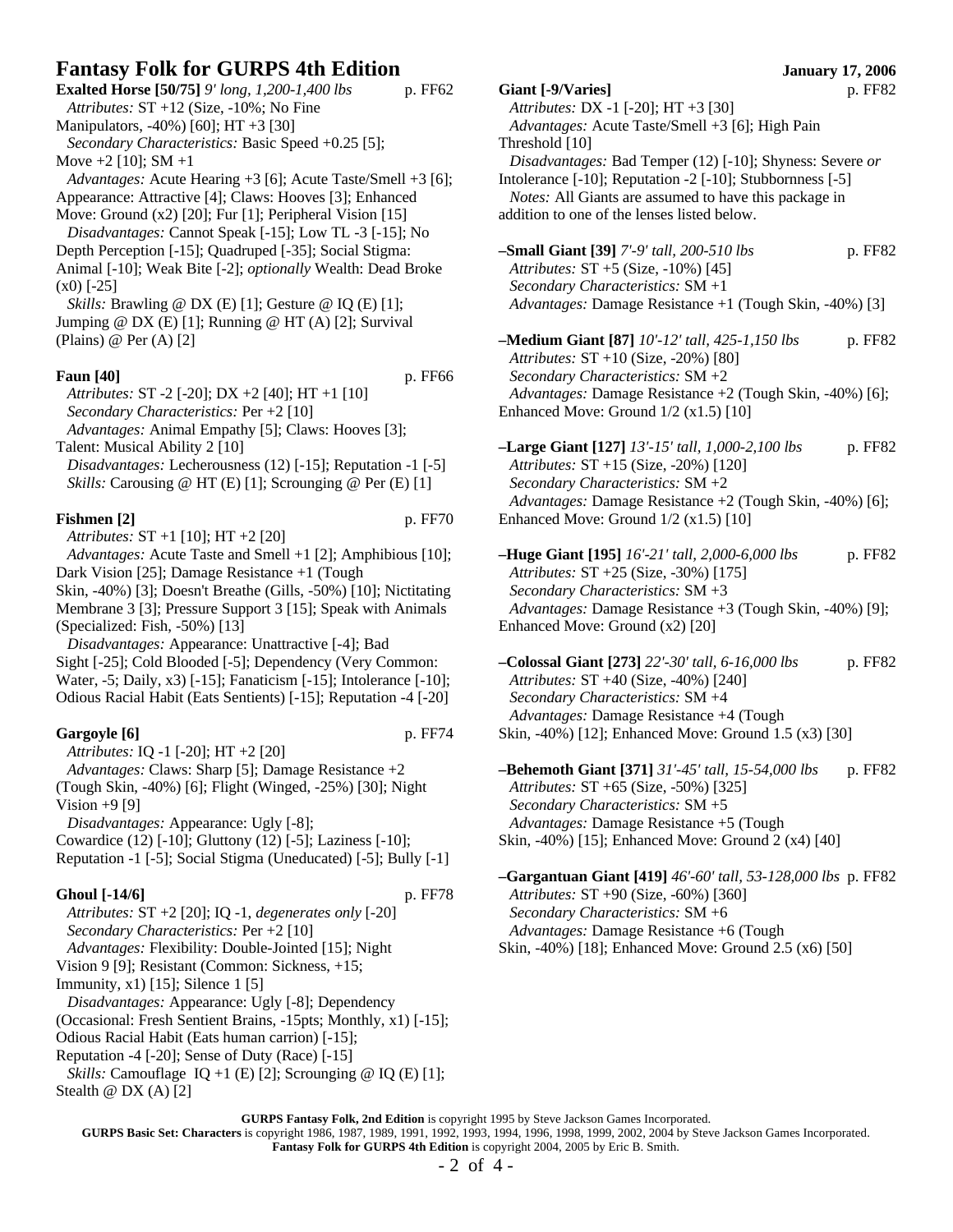# **Fantasy Folk for GURPS 4th Edition January 17, 2006** Goblin [19] p. FF86

*Attributes:* ST -2 [-20]; DX +1 [20]; IQ +1 [20] *Advantages:* Night Vision +9 [9] *Disadvantages:* Impulsiveness (12) [-10]

#### **Hobgoblin [-21/4]** p. FF86

*Attributes:* ST +1 [10]; DX +1 [20]; IQ -1 [-20] *Advantages:* Night Vision +9 [9] *Disadvantages:* Bad Temper (12) [-10]; Stubbornness [-5]; *optionally* Wealth: Dead Broke (x0) [-25]

### **Great Eagle [7/32]** p. FF91

*Attributes:* ST +2 [20]; DX +1 [20]; HT +2 [20] *Advantages:* Acute Vision +1 [2]; Claws: Sharp [5]; Feathers\* [1]; Flight (Winged, -25%) [30]; Peripheral Vision [15]; Teeth: Sharp Beak [1]; Telescopic Vision (x2) [5] *Disadvantages:* Bloodlust (12) [-10]; Cannot Speak [-15]; Intolerance [-10]; Loner (6) [-10]; Low TL -3 [-15]; Vulnerability (Common: Crushing, x2 Damage) [-30]; *optionally* Wealth: Dead Broke (x0) [-25] *Skills:* Aerobatics @ DX-2 (H) [1]; Flight @ HT-1 (A) [1]; Gesture @ IQ (E) [1]

\*Treat Feathers like Fur.

**Halfling [12/17]** *4'-4.5' tall, 65-125 lbs* p. FF95 *Attributes:* ST -2 [-20]; DX +1 [20]; HT +1 [10] *Secondary Characteristics:* Move -1 [-5]; SM -1 *Advantages:* Reputation +1 [5]; Silence 2 [10]; Talent: Thrown Weapon +2 [10] *Disadvantages:* Addiction (Tobacco), *optional* [-5]; Code of Honor (Hospitality) [-5]; Gluttony (9) [-7]; Dislikes Travel [-1] *Talents: Thrown Weapon:* Bolas, Innate Attack (Projectile), Sling, Throwing, Throwing Art, and Thrown Weapon

(Axe/Mace, Dart, Knife, Shuriken or Stick *only*). *Reaction Bonus:* Anyone who sees you throw. *5 points/level.*

*Notes:* Normally the Thrown Weapon talent should not be bought up beyond the default +2 level.

A *true* Halfling would be just 2.5'-3' tall and 30-40 lbs. Give them SM -2 and ST -5 [-50], reducing racial cost to  $[-18/-13]$ .

**Insect Men [9]** *140-180 lbs* p. FF99 *Attributes:* ST +1 [10]; HT +1 [10] *Advantages:* Damage Resistance +2 [10] *Disadvantages:* Appearance: Monstrous [-20]; Secretive [-1]

| $-$ Insect Warrior [-11] $175-225$ lbs                | p. FF99 |
|-------------------------------------------------------|---------|
| Attributes: $ST + 2$ [20]; IQ -1 [-20]; HT +1 [10]    |         |
| <i>Advantages:</i> Damage Resistance $+2$ [10]; Extra |         |
| Arms x2 [20]; Extra Attack [25]                       |         |
| Disadvantages: Appearance: Monstrous [-20]; Short     |         |

Lifespan  $(x1/2)$  [-10]; Slave Mentality [-40]; Status -1 [-5]; Secretive [-1]

*Notes:* Insect Men and Warriors are also Sterile. Their language is completely indecipherable to other races, and they cannot learn languages of other races. Both are treated as 0-point features. They can, however, learn Gesture to deal with other races.

**Kobold [-52]** *4'-4.5' tall, 50-75 lbs* p. FF103 *Attributes:* ST -2 [-20]; DX +1 [20]; IQ -2 [-40] *Secondary Characteristics:* Will -1 [-5]; SM -1 *Advantages:* Reduced Consumption 2 (Cast-Iron Stomach, -50%) [2]; Resistant (Common: Food borne Poison and Disease;  $+8$  to all HT Rolls,  $x1/2$  [8] *Disadvantages:* Short Attention Span (12) [-10]; Social Stigma (Uneducated) [-5]; Easily Offended [-1]; Love Practical Jokes [-1]

#### **Leprechaun [36]** p. FF107

*Attributes:* ST -4 [-40]; DX +2 [40] *Secondary Characteristics:* SM -1 *Advantages:* Acute Hearing +1 [2]; Extended Lifespan (x2) [2]; Luck [15]; Magery 1 [15]; Talent: Musical Ability  $+1$  [5]; Night Vision  $+5$  [5] *Disadvantages:* Miserliness (12) [-10]

*Skills:* Leatherworking @ IQ+1 (E) [2]

### **Merfolk [25]** p. FF111

*Advantages:* Enhanced Move: Water (x2) [20]; Scanning Sense: Sonar [20]; Doesn't Breathe (Gills, 0) [0]; Pressure Support 2 [10]; Subsonic Hearing [5] *Disadvantages:* Dependency (Very Common: Water, -5; Hourly, x4) [-20]; Increased Life Support (Massive: Water, -10) [-10]; No Legs (Aquatic) [0]

**–Dolphin [42]** *8'-9' long, 500 lbs* p. FF111 *Attributes:* ST +6 (No Fine Manipulators, -40%; Size, -10%) [30]; DX +1 (No Fine Manipulators, -40%) [12]; HT +2 [20] *Secondary Characteristics:* Per +3 [15]; SM +1 *Advantages:* Absolute Direction [5]; Scanning Sense: Sonar [20]; Doesn't Breathe (Oxygen Storage: x50, -40%) [12]; Enhanced Move: Water (x2) [20]; Nictitating Membrane 3 [3]; Peripheral Vision [15]; Pressure Support 2 [10]; Subsonic Hearing [5] *Disadvantages:* Cannot Speak [-15]; Dependency (Very Common: Water, -5; Hourly, x4) [-20]; Impulsiveness (12) [-10]; Icthyoid [-50]; Increased Life Support (Massive: Water, -10) [-10]; Low TL -3 [-15]; Short Lifespan  $(x1/2)$  [-10] *Skills:* Aquabatics @ DX (H) [4]; Gesture @ IQ (E) [1] **Minotaur** [32] 250-300 *lbs* p. FF116 *Attributes:* ST +3 [30]; DX +1 [20]; IQ -2 [-40]; HT +3 [30] *Advantages:* Absolute Direction [5]; Acute Hearing +3 [6]; Damage Resistance +3 (Tough Skin, -40%) [9]; Damage Resistance  $+2$  (Tough Skin,  $-40\%$ ; Head Only,  $-50\%$ ) [2]; Magic Resistance +3 [6]; Peripheral Vision [15]; Striker:

Cutting (Long: Reach 1, +100%; Cannot Parry, -40%) [12];

Striker: Impaling (Long: Reach 1, +100%; Cannot Parry, -40%;

Limited Arc: Front, -40%, Alternative Attack, \*1/5) [2] *Disadvantages:* Appearance: Hideous [-16]; Berserk (12) [-10]; Bloodlust (12) [-10]; Intolerance [-10]; Odious Habit (Eats Sentients) [-15]; Social Stigma

(Uneducated) [-5]

*Skills:* Brawling @ DX (E) [1]

**GURPS Fantasy Folk, 2nd Edition** is copyright 1995 by Steve Jackson Games Incorporated.

**GURPS Basic Set: Characters** is copyright 1986, 1987, 1989, 1991, 1992, 1993, 1994, 1996, 1998, 1999, 2002, 2004 by Steve Jackson Games Incorporated. **Fantasy Folk for GURPS 4th Edition** is copyright 2004, 2005 by Eric B. Smith.